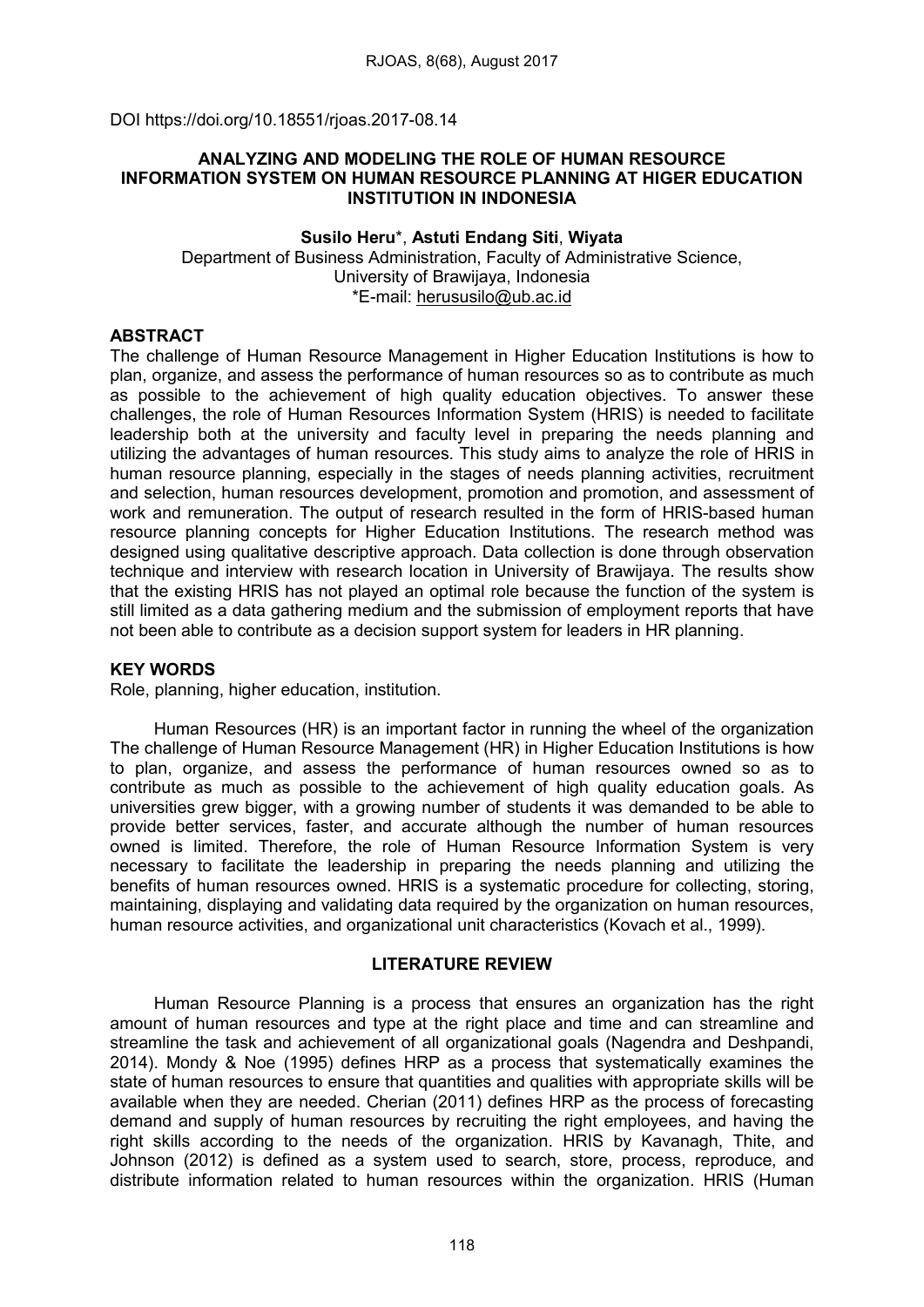Resources Information System) is a system used to acquire, store, manipulate, analyze, retrieve and distribute relevant information with human resource organizations. McLeod (2001) reveals the conceptual system used in managing personnel called the Human Resource Information System (HRIS). HRIS serves to accelerate decision-making, development, planning, and HR administration processes because data is easily stored, updated, classified, and analyzed (Sadri and Chatterjee, 2003).

Nagendra and Deshpande (2014) undertook research on Human Resource Information Systems (HRIS) in HR planning and development in mid to large sized organizations. This study aims to identify the contribution of HRIS in the employment recruitment system to the organization, to investigate the contribution of HRIS to training and Developing the workforce of the organization, and exploring the overall contribution of HRIS in HR decision making and aligning HR strategies with organizational strategy. The study used descriptive qualitative methods, primary data were collected using questionnaires from 50 senior executives and junior managers in three organizations in Pune India. The results show that overall HRIS use has contributed greatly to the efficiency and effectiveness of HR planning.

Khera and Gulati (2012) in a research entitled Human Resource Information System and Its Impact on Human Resource Planning: A Perceptual Analysis of Information Technology Companies, conducted a study aimed at investigating the role of HRIS on HR planning in information technology organizations by taking a sample of 127 Respondents from 7 information technology companies. The research was designed using exploratory research method by taking primary data from survey and interview to employee and secondary data taken from company website, then data analyzed using SPSS statistical tool with factor analysis method. The results showed that HRIS correlated significantly to the accuracy of HR planning in several stages of HR planning including job description analysis with correlation coefficient of 568, accurate placement of employee placement accuracy of 0.892, and the accurate identification of placement of employee by 0.677.

Human resource planning (HRP) is generally overlooked in most organizations as the importance of HRP is not acknowledged (Vareta, 2010). Cherian (2011) defined HRP as the process of forecasting the demand and supply human resource and recruiting the correct number of employees, with right skills (as per the job) as per the need of the organization. The process of HRP was described by Pravin (2010) as seen from Figure 1.



Figure 1 – Human Resource Planning Process

*Source: Pravin Durai (2010), Human Resource Management, Pearson Education Publication.*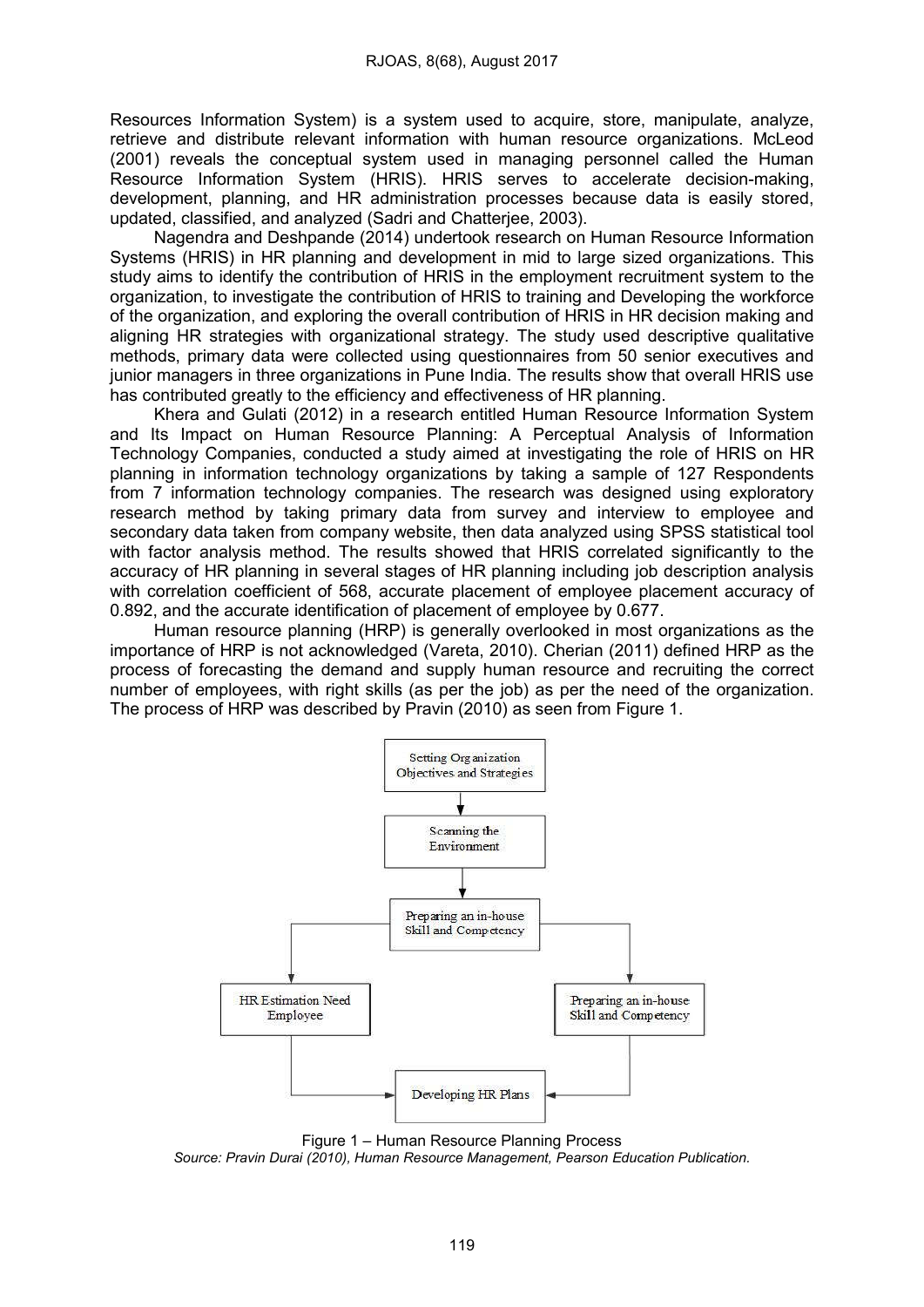#### METHODS OF RESEARCH

This research is designed using descriptive exploratory approach with the purpose of describing clearly, in detail, and depth about the role of HR information system in human resource planning at one of the largest Higher Education Institutions in East Java. This method of approach allows researchers to obtain data and information from informant with the aim of building theory more than just testing (Myers and Avison, 2002). Data collection was conducted in November-December 2016 through observation techniques on existing HRIS system conditions and facilities and interviews with some of the leaders responsible for human resource development. Interviews were conducted with 15 informants including 5 leaders at top level management, 5 leaders in middle level management, and 5 leaders at low level management. Interviews were conducted semi-structured (Kvale, 1996) followed by in-depth interviews developed based on the question of the extent of HRIS's role in activities; (1) human resource needs planning; (2) recruitment and selection; (3) human resource development; (4) promotion of position; (5) performance appraisal.

The analytical technique uses a fixed comparison method between the observation results and the interview results by performing three stages of activity: preliminary analysis, formal analysis, and final data analysis (Rubin and Rubin, 1995). Preliminary analysis was conducted by observing the condition of the HRIS system, formal analysis was carried out at the time of interview based on the pre-prepared questionnaire, the final analysis was done by comparing the information of the interview result and the observation result. The result of the iterative process is further described, interpreted, and compiled the pattern of answers as material for drafting the concept model of human resource planning (Miles and Huberman, 1994).

### RESULTS AND DISCUSSION

*Results of Interview.* Based on the results of the interview can be compiled summary as in Table 1.

| No. | Aspect                                                 | Top Leaders | Middle Leaders | Low<br>Leaders |
|-----|--------------------------------------------------------|-------------|----------------|----------------|
|     | The role of HRIS in human resource planning            |             |                |                |
| ົ   | The role of HRIS in Recruitment and Selection planning |             |                |                |
| 3.  | The role of HRIS in Human Resource Development         |             |                |                |
| 4.  | The role of HRIS in promotion planning and promotion   |             |                |                |
| 5.  | The role of HRIS in performance appraisal              |             |                |                |

| Table 1 - Summary of Interview Results |  |
|----------------------------------------|--|
|----------------------------------------|--|

The role of HRIS in Higher Education Institutions in human resource planning is still very low, from 15 selected informants consisting of executive officials in charge of human resources states the role of HRIS perceived benefits only when Reporting Lecturer Workload and proposing promotion of lecturers and academic staff. While for recruitment planning, selection, development of education and training, promotion, performance appraisal of education personnel, determination of remuneration has not felt its role.

| No. | <b>System Features</b>           | <b>Functions</b>                                                            |
|-----|----------------------------------|-----------------------------------------------------------------------------|
| 1.  | Human Resource Requirement       | - Only serves as a data source                                              |
|     | Planning                         | - Not working as DSS yet                                                    |
| 2.  | <b>Recruitment and Selection</b> | - Only works for registration                                               |
|     | Planning                         | - Not yet functioning as an employee selection system                       |
| 3.  | Human Resource                   | - Cannot display the list of lecturers who have to depart for further study |
|     | Development Planning             | - Cannot display training needs yet                                         |
| -4. | Planning promotion and           | - Not working early warning system for employees whose time is              |
|     | promotion of positions           | promoted                                                                    |
| 5.  | Performance planning             | - Has functioned as an instrument of lecturer's performance assessment.     |

Table 2 – Summary of Observation Results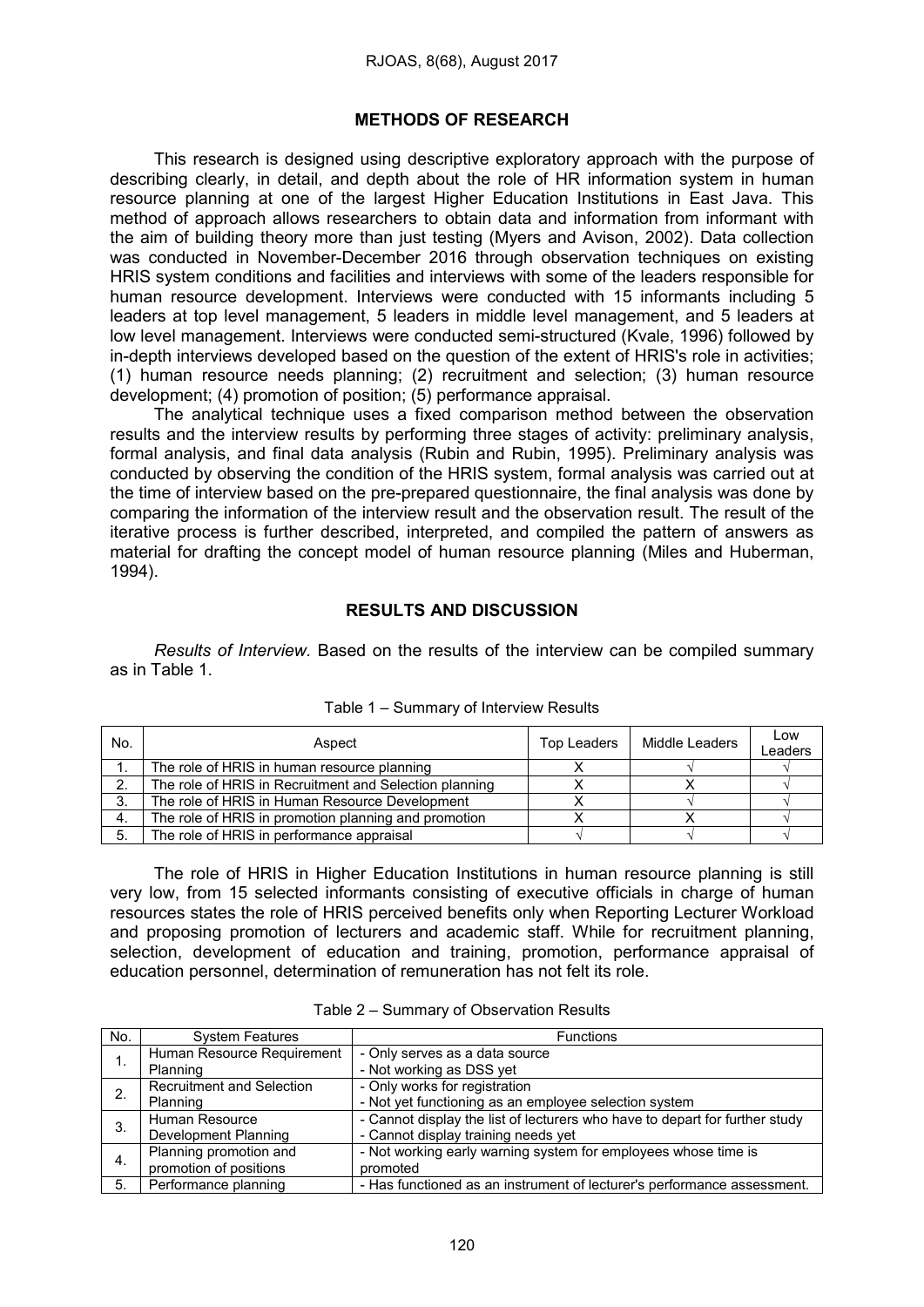The results of the observation of the system strongly support the interview result that the features available in HRIS are still intended as a medium for collecting employee data and submitting the recap report to the number of employees and the list of rank order, so it has not functioned as a decision support system in HR planning.

*Analysis of the Role of HRIS in Human Resource Planning.* The interview result shows that the role of HRIS is only enjoyed by leaders at low level and middle level, while for the top level leaders as decision makers have not felt the role of HRIS (Table 1). Top leaders stated: "... HRIS still not much help in human resource requirement planning. There is report of number of employees in every faculty based on education and class but there is no facility to know whether the number of lecturers and administrative staff is sufficient or not. Which sector human resources that need to be added ". Middle leaders explained; "... before preparing the HR plan requirements, every three months or six months once the head office staffing with the sub-division and staffing staff of the faculty carry out HRIS Data Reconciliation activities with the aim of synchronizing HRIS data with real data held by each faculty. Furthermore, the results of synchronization used as the preparation of Human Resource Mapping. The HR mapping report was then inputted into the Rector's Program Report ". While the operational manager or low leaders stated; "... we utilize HRIS data as material to prepare human resource planning needs. In HRIS there is a feature list of rank order report which lists the employees who have been sorted by rank / class, education, and occupation history. From there can be seen the number and qualifications of our employees as the material to make estimates of the needs of employees based on the ratio of lecturers and educational personnel to the number of students.

The statement is in accordance with the facts found during the observation that the features available in the HRIS function are still transactional and are not yet available features that can be utilized by the Executive Chiefs both at universities and faculty to estimate HR needs (Table 2). These findings indicate that the implementation of HRIS in Higher Education Institutions is still at the level of implementers of low leaders and middle leaders has not touched the needs of leaders at the top level as decision makers in the planning needs of human resources.

*Analysis of the Role of HRIS in Recruitment and Selection Planning.* In the process of recruitment and selection planning, HRIS's role is only felt by leaders at low level but has not contributed significantly to top level and middle level leaders. Top leader explains; "... the recruitment and selection planning process has been done manually because of many policy factors to be considered". Middle manager added "... recruitment and selection activities have not utilized HRIS to support these activities because of the GIVEN faculty of Head Office". While the low manager states; "... the process of recruitment and selection of civil servants entirely under the coordination of central committee of Kemenristek Dikti (Ministry of Higher Education and Research). Medium for Non-PNS (Civil servants) registration process began in 2015 already using the online registration system through e-recruitment application embedded in HRIS. It's just that the application for applicant to register only, the selection process is still manual because a lot of files that must be verified to continue the test in addition to written tests there are psycho-test and interviews that cannot be online ".

The observation results also prove that the existing HRIS is not yet provide adequate facilities starting from registration candidates, the selection process, until the announcement of the results of employee selection. Starting from the above problems, the ICT with the support of the university and faculty personnel department needs to conduct an audit along with any shortcomings of HRIS for further improvement and further development so that the recruitment process begins until the announcement of the selection result. Therefore, the coordination among officials in charge of human resources, among others are Vice Rector II, Vice Dean II, Head of General and Personnel Bureau, Head of Personnel Division, and Sub Division of Personnel with ICT Team is important to prepare standard procedure and requirements in process Business recruitment and employee selection, so the ICT Team can quickly build an integrated e-recruitment and e-selection information system on a single HRIS system.

*Analysis of the Role of HRIS in Human Resource Development Planning.* The role of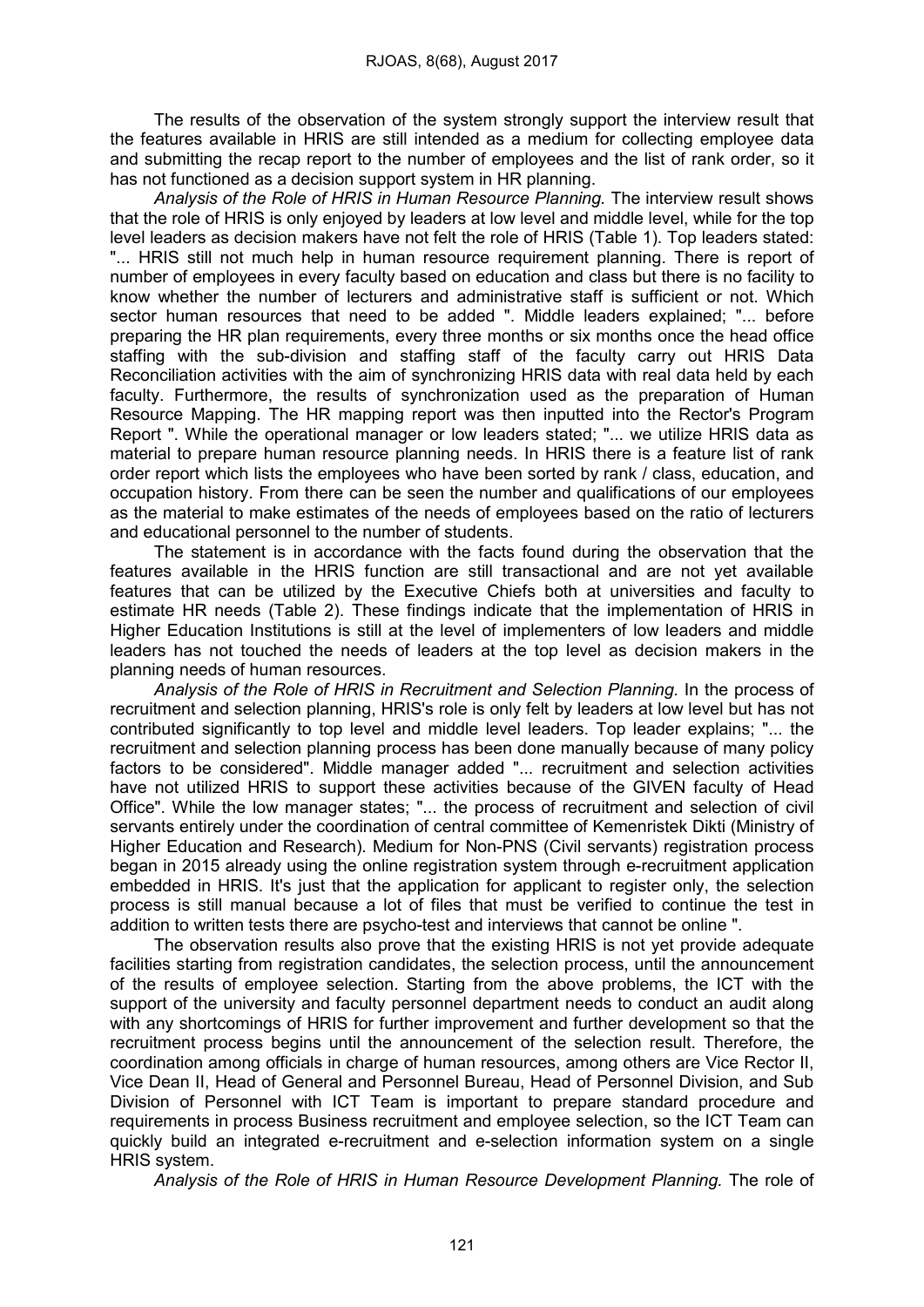HRIS in human resource development planning is not sufficient. It is implied from the expression of one of the top leaders who stated; "... human resources development planning is currently focused on education and training development programs. One of the educational development programs we have is the acceleration of doctors and professors because we want to improve the reputation of universities in Asia. The program certainly needs adequate data support, the problem we often do not get accurate data from HRIS anyone who has completed the task of learning, who is the task of learning, and who has not finished ". Middle manager "... at the Faculty of Animal Husbandry *Insyallah* always update its HRIS data so that most cannot be known who the time is dispatched S3 schools and anyone who needs to be warned anyone whose studies are not finished. While for training rarely use HRIS data because we send employees to training only when there is invitation either from Head Office or from Ministry ", low manager"... we use HRIS data to know lecturers who have time to departed further study, whereas for training activity rarely use HRIS because every opportunity and budget available we conduct training as much as possible to involve all employees in order to maintain harmony and togetherness such as conducting outbound or family gathering, as for structural training such as Pre-promotion or Leadership Training Program we propose every year whoever to be sent to participate in training ".

The result of the observation on HRIS existing condition is that the report presented is only the number of lecturers of current condition based on the level of education, the number of lecturers departing the study, the number of lecturers being studied, and the number of lecturers completed. The report is still an aggregation or recapitulation and cannot be used to monitor in detail the lecturers who have expired their studies and displays a list of lecturers who are planned to immediately carry out the task of learning. While for human resource development planning through training activities for lecturers and educational staff has not felt at all the role of HRIS by all leaders of both top leaders, middle leaders, and low leaders. Having observed that in HRIS there is not yet a feature for storing the training history of each employee as well as displaying a list of training that can be offered to lecturers and educational staff.

*Analysis of the Role of HRIS in Promotion Plans.* The role of HRIS to develop a promotion plan is sufficient where 57% of informants stated that HRIS had a role in preparing for promotion, while 43% stated otherwise. Top manager "... promotion, frankly, of this rank is not well planned, so far promotion proposal is done manually. I check in HRIS that there is only a list of rank order not the facilities of anyone who deserves to be promoted and whoever is taken care of promotion", Middle manager "... we use the list of order reports contained in HRIS as the basis for determining which employees are already promoted. From the list of order reports, it can also be known employees who deserve promotions based on the order of rank. If the rotation is the leader who decides when the time is rotated employees, low manage "... the employment department in cooperation with ICT will continue to try improve HRIS facilities. Currently we are still concentrating on improving the data by synchronizing the existing data in HRIS with the real data held by the faculty, so our target is to make HRIS as a valid and reliable data reference center. For promotional purposes, we use list of order reports data in HRIS which has been verified by faculty and then submitted to the assissment team ".

However, the observation of the HRIS facility shows that there is only 1 report related to promotion and rotation of the rank order. This report is used as a source of data to prepare lecturers and education personnel proposed promotion and rotation. So the information submitted is still very crude and needs to be processed again so it has not functioned as a support decision to give early warning (early warning system) to lecturers or educational staff who take care of promotion, and not yet able to provide information list of lecturers and decent educational staff Promoted.

*Analysis of the Role of HRIS in Performance and Remuneration Assessment.* Interview results show that most (86%) of informants from top level management to low level management stated that HRIS has provided adequate role, while the rest (14%) stated that it is not enough. Contribution is given primarily because in HRIS there is research facilities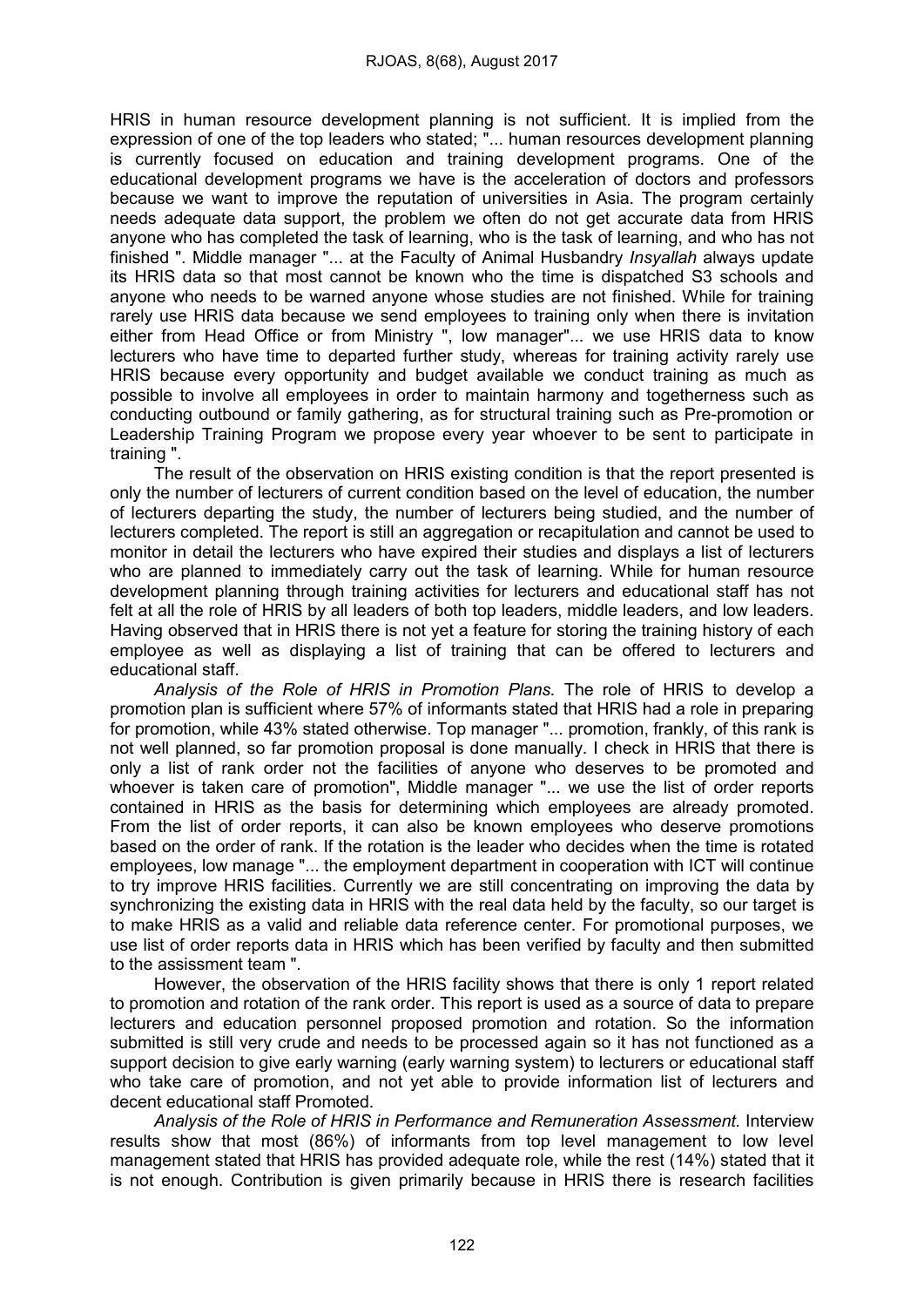called as "Lecturer Performance Load" which proved to have functioned well so far. As for the assessment of the performance of educational staff HRIS contribution is still lacking yet there has been no standard assessment. Regarding remuneration all informants stated that they are still waiting for the implementation of remuneration system that is being done by Remuneration Team and ICT Team. Top manager "... performance is still referring to the Employee Target System (*Sasaran Kerja Pegawai* or SKP) issued by Indonesia's Ministry of Empowerment of State Apparatus in 2014, it's just that the system cannot be implemented in real time in the field, in other words still limited to formality. New employees will make SKP only when they want to take care of promotion because the requirement of promotion should have assessment report of SKP. So yes we have not used HRIS for performance appraisal. ", Middle manager; "... I think the lecturer's performance appraisal is standard using list of order reports instrument, which is difficult to measure the performance of educational personnel because the administrative work is rather difficult to determine the target and performance achievement. Similarly, in calculating remuneration points, remuneration of lecturers is more easily arranged its rubric than educational personnel. Until now, we are still waiting for the terms and system of remuneration calculation from the rectorate, my hope this system is integrated with HRIS so the data becomes more solid ", low manager" "... I think the lecturer's performance assessment is standard using list of order reports instrument, Measuring the performance of educational personnel because the administrative work is rather difficult to determine targets and performance achievements. Similarly, in calculating remuneration points, remuneration of lecturers is more easily arranged by its rubric than educational personnel. Until now we are still waiting for the terms and system of remuneration calculation from the rectorate, my hope this system is integrated with HRIS so the data becomes more solid". "...lecturer performance assessment through the lecturer's performance load and that the system is well established using HRIS, as for the performance of the education staff using SKP which is assigned to the attribute at the end of each year. Actually in HRIS it is available menu charging SKP but unfortunately no one has used, if SKP in HRIS filled with complete and correct remuneration calculation process is living activity of education personnel from HRIS because according to ICT team, the database is already integrated".



Figure 2 – HRIS Planning Concept Model based on HRIS at Higher Education Institution

The results of the system observation indicate that the features available in HRIS are complete enough from the recording of Tri Dharma (Three Principals) of Higher Institution